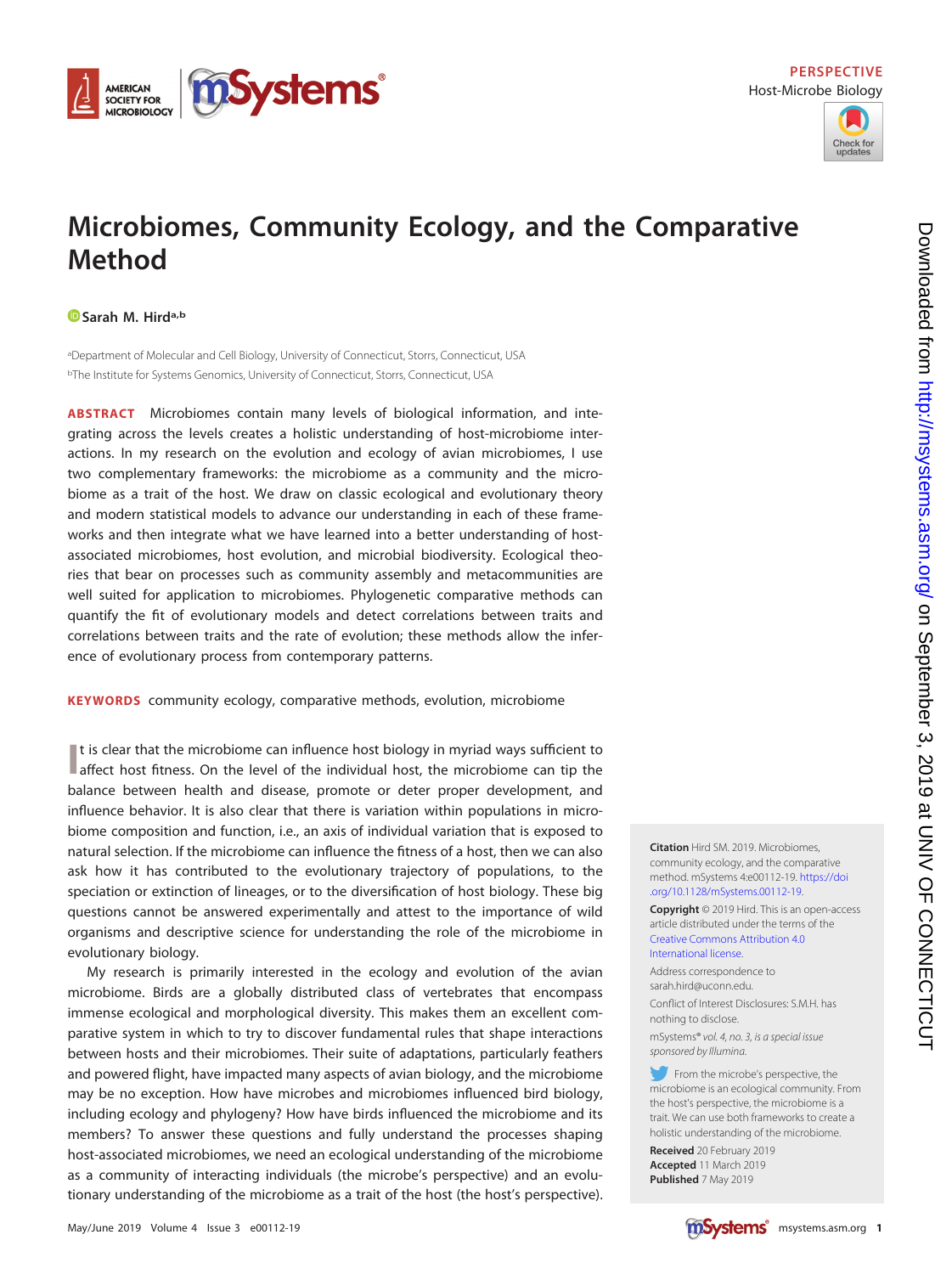



<span id="page-1-0"></span>**FIG 1** My research integrates several different frameworks with which we can analyze the microbiome in order to understand the role that microbiomes have played in avian diversification. (A) Specifically, the microbiome is an ecological community, consisting of individuals (different shapes) capable of different functions (colors) that are interacting in various ways (e.g., competition) and subject to ecological processes (e.g., migration, ecological drift) and environment. The factors influencing how these communities assemble represent an important consideration, as is how we describe the diversity within the communities, as taxa and functional capabilities are distinct in many communities. (B) Members of the community have unique genomes that are related to one another by phylogeny and nonvertical inheritance of genes (horizontal gene transfer [HGT]). (C) The microbiome is also a trait of a host, with variation across a host species that may relate to environmental variation, the host phylogeny, or the workings of the microbiome as a community (A) or as bacterial lineages (B).

#### **MICROBIOMES AS COMMUNITIES**

All biodiversity organizes into and functions as members of communities [\(Fig. 1\)](#page-1-0). How community assembly and persistence are accomplished are fundamental issues in ecology that apply to macroorganisms and microorganisms alike. "Niche-based" community assembly states that organisms have ecological niches that dictate and assure their role in a community. An alternative view is that communities assemble in a neutral way or in a way that is agnostic to ecological niche. The debate concerning the theories of niche-based assembly and neutral assembly of communities is ongoing in the field of ecology, and I am interested in whether and how these theories are supported in avian microbiomes, particularly across body sites with differing properties and purposes. The scale of interrogation can have an impact on whether we discern neutral or niche-based patterns ( [1\)](#page-4-0), and, given the many hierarchical levels in host-associated microbiomes, the spatial and phylogenetic scales that we consider could matter greatly. Another consideration is intraspecific variability in microbiomes, which exists within the composition and function of microbiomes. Intraspecific variation, compared to interspecific variation, at a given scale may influence our inference of the processes structuring communities and should be quantified when possible ( [2\)](#page-4-1).

Perhaps microbiomes support both niche-based and neutral components for their community assembly (see, e.g., reference [3\)](#page-4-2). The "competitive lottery model" ( [4\)](#page-4-3) states that niches in a community can be filled only by organisms with particular functional traits and that any organism that has the trait and arrives first fills that niche. Functional redundancy—where exact species are interchangeable if they perform specific functions— can be a powerful and common force in microbial communities (reviewed in reference [5\)](#page-4-4). Our application of community assembly theory may be greatly improved by considering such biological properties of microbes and microbiomes (reviewed in reference [6\)](#page-4-5). If microbiome assembly is based on function rather than taxonomy, a method that describes taxonomy but not functional capability will not reflect community assembly processes and may positively mislead interpretations.

**In my laboratory.** We are gathering shotgun metagenomic and metatranscriptomic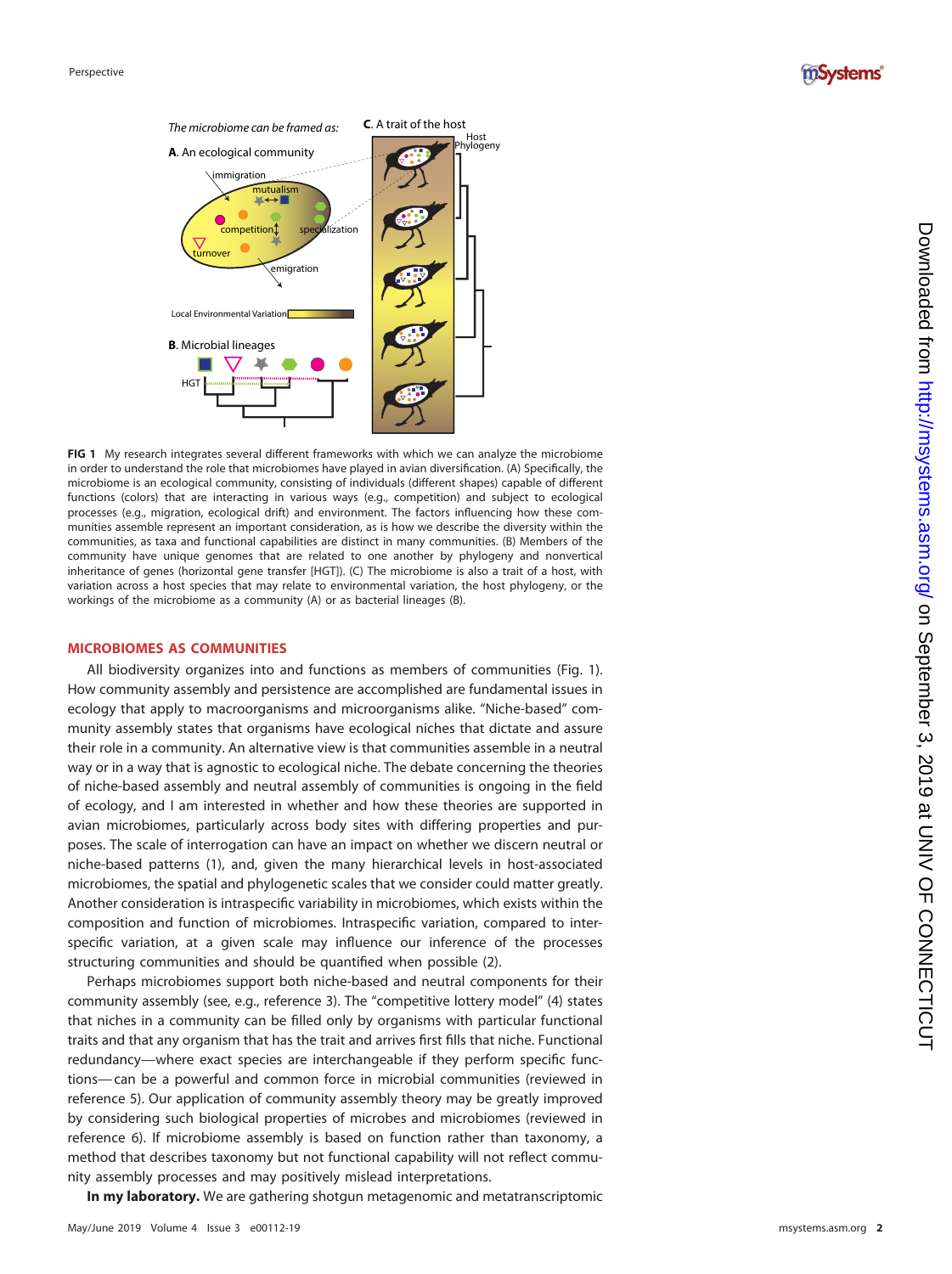

data to better understand the assembly and stability of microbial function in avian microbiomes. We are also pursuing how diversity in these methods compares to the taxonomic diversity estimated using 16S rRNA surveys. To get a complete picture of the microbiome, we are in the nascent stages of incorporating the virome and eukaryotic microorganisms into our diversity estimates as well.

**In the near future.** A better understanding of microbial communities will come with improved methods for describing their fundamental biological units. We are hindered by a lack of an accepted microbial species concept, philosophically and practically. Unfortunately, it seems as if the more (sequence) data we have, the more elusive a definition for species becomes. The use of operational taxonomic units (OTUs) to delimit "species" has been invaluable, but the use of any single marker has limitations. I believe that 16S rRNA surveys will continue to provide important data contributing to our understanding of microbiomes in novel systems. How we complement them to properly describe the functional (and taxonomic) diversity of communities using additional molecular methods is an exciting prospect that is or will soon be within reach for many laboratories as the cost of high-throughput sequencing continues to drop (per base). Databases of full-length 16S rRNA genes, of full-length genomes, and of annotated gene families will continue to grow as novel environments are investigated. Describing novel microbiomes is also important from a basic biodiversity perspective. Discovering the undiscovered requires investment in undescribed hosts or novel ecologies and may have far-reaching benefits, such as adding branches to the tree of life or discovering human life-saving drugs.

### **MICROBIOMES AS A TRAIT OF THE HOST**

The microbiome can be viewed as a trait of a host ( [7\)](#page-4-6) [\(Fig. 1\)](#page-1-0). Understanding the forces shaping trait distributions across species is a fundamental goal of organismal biology. Large-scale patterns in morphological, behavioral, ecological, or genomic traits can indicate the processes acting above the level of the individual and cannot be addressed in laboratory settings or by analyzing a single species. Importantly, many traits are not independent of phylogeny ( [8\)](#page-4-7), and phylogenetic comparative methods provide one way to account for phylogeny in the study of the distribution of traits among species. Thus, we can use these methods to infer what evolutionary processes have generated the microbiome and to better understand the role that microbiomes have played in host evolution.

One specific use of phylogenetic comparative methods is to assess how well an evolutionary model fits the contemporary distribution of trait values. Given empirical trait values for a set of species and a phylogeny that unites them, we can first infer the state of the trait at all internal nodes of the tree, including the root. Brownian motion models are commonly used as the neutral expectation for how a trait will vary over a particular phylogeny. Information criteria then compare the neutral model against models that incorporate selection or models with no phylogenetic signal at all. In this application, we may discern whether selection need be invoked to explain a trait. A second use of phylogenetic comparative methods is to estimate the correlation between traits or how a trait relates to the environment. Here we may determine factors such as whether a particular host genetic variant is correlated to the microbiome. A third application is to evaluate a trait's role in speciation and extinction rates. Many options now exist for such tests, including the popular binary-state speciation and extinction (BiSSE) model ( [9\)](#page-4-8). Here we may ask whether the microbiome contributed to the rapid diversification (or relative stasis) of avian lineages. Interdisciplinary microbiome researchers should be aware of the extensive literature on the strengths and limitations of phylogenetic comparative methods (see, e.g., references [10](#page-4-9) , [11,](#page-4-10) and [12](#page-4-11) ) and the statistical assumptions of specific evolutionary models (see, e.g., reference [13\)](#page-4-12).

One important consideration for any model evaluating the microbiome as a trait is identifying what properties of the microbiome contain information about the host and what properties represent a reflection of the environment or are stochastic. It is unclear how to best quantify microbiomes at the host-species level as a single value. How do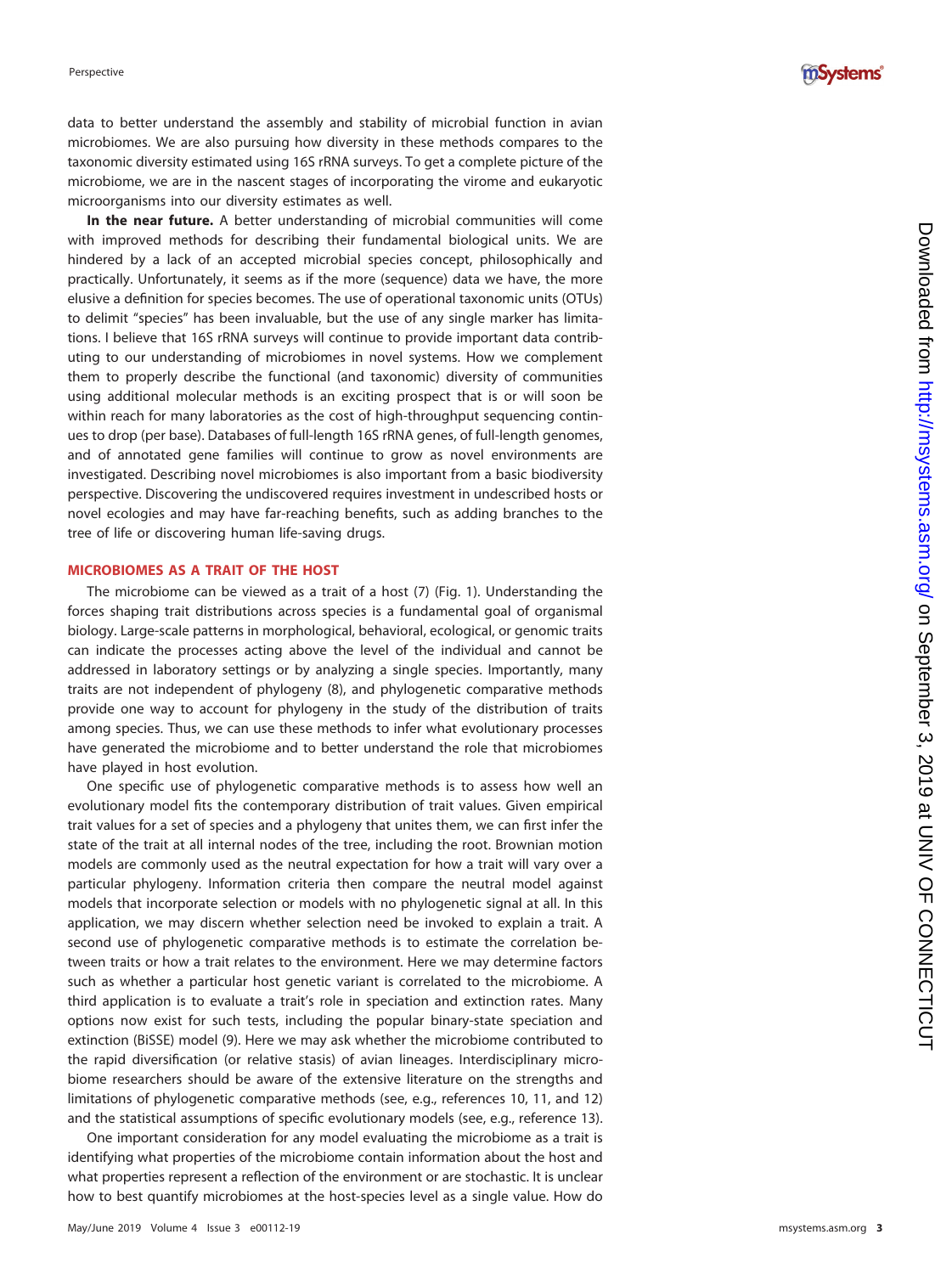



<span id="page-3-0"></span>**FIG 2** Relative abundance data are compositional, and without also estimating absolute abundance, the relationships between the numbers of individuals in samples cannot be determined. The relative abundances for two samples are shown on the left. On the right, there are three scenarios (i.e., scenarios 1 to 3) of different absolute abundances that could yield the relative abundance data that are shown on the left.

we accurately summarize communities as complex as the microbiome? Comparative analyses require large sample sizes and well-estimated trees. Practically speaking, the most cost-effective way to generate microbiome data from hundreds of individuals is by 16S rRNA surveys. However, there are known weaknesses of 16S data that may make it undesirable for the purpose of phylogenetic comparative methods. Consider again functional redundancy or a competitive lottery model of community assembly—the taxa in a sample may not reflect the selection that is determining whether a microbe has a role in a microbiome. Function may be more important and more stable than taxon in microbiomes ( [3](#page-4-2) , [14\)](#page-4-13). Using current 16S rRNA methods (without also measuring absolute abundance), means data are strictly compositional, so how taxonomic groups compare in absolute terms across individuals cannot be determined [\(Fig. 2\)](#page-3-0).

**In my laboratory.** We are investigating how phylogenetic comparative methods perform using 16S data and assessing model fit across neutral models, models that incorporate selection, and models that contain no phylogenetic signal. We are coding the microbiome in terms of composition and diversity, under the null hypothesis that the microbiome contains phylogenetic signal. We are gathering data on the functional capabilities of microbiomes and will code them for phylogenetic comparative method analysis to compare to the models that fit the taxonomic (16S) data. Importantly, our analyses benefit greatly from the wealth of ornithological research on bird life histories, physiology, ecology, and behaviors. Avian microbiome science can also leverage the extensive avian genomics literature to both construct and test hypotheses about the relationships between birds and microbes. One exciting example of this is the Open-Wings Project [\(http://www.openwings.org/\)](http://www.openwings.org/)—an ongoing collaboration among 12 major ornithological collections that will gather genomic data (ultraconserved elements [UCEs]) from each of the 10,560 named bird species. **FIGAL THE THE CONDUCT THE CONDUCT THE CONDUCT THE CONDUCT THE CONDUCT THE CONDUCT THE CONDUCT THE CONDUCT THE CONDUCT THE CONDUCT THE CONDUCT THE CONDUCT THE CONDUCT THE CONDUCT THE CONDUCT THE CONDUCT THE CONDUCT THE CO** 

**In the near future.** Microbiome research is interdisciplinary and dependent on the foundational papers and cutting edge research in many fields. As our methods and findings become more sophisticated, I hope to see further integration between theory, phylogenetic methods and models, and community ecology in the context of hostassociated microbiomes. We should utilize the wealth of information that has been published in recent decades in the fields of ecology and evolution, but there is also need for development of new models that incorporate microorganism-specific parameters, e.g., horizontal gene transfer. As microbiome research incorporates new markers in addition to 16S and as we find less expensive ways to mine the most meaningful data from microbiomes, it will become clearer how to code the microbiome for comparative analyses.

## **INTEGRATION OF THE MICROBE'S PERSPECTIVE WITH THE HOST'S PERSPECTIVE**

Microbiomes are hierarchical, and the various layers of interaction may contain conflicting signals. Variation is a major outstanding issue for me, and we are currently collecting data to describe the taxonomic and functional diversity across the entire